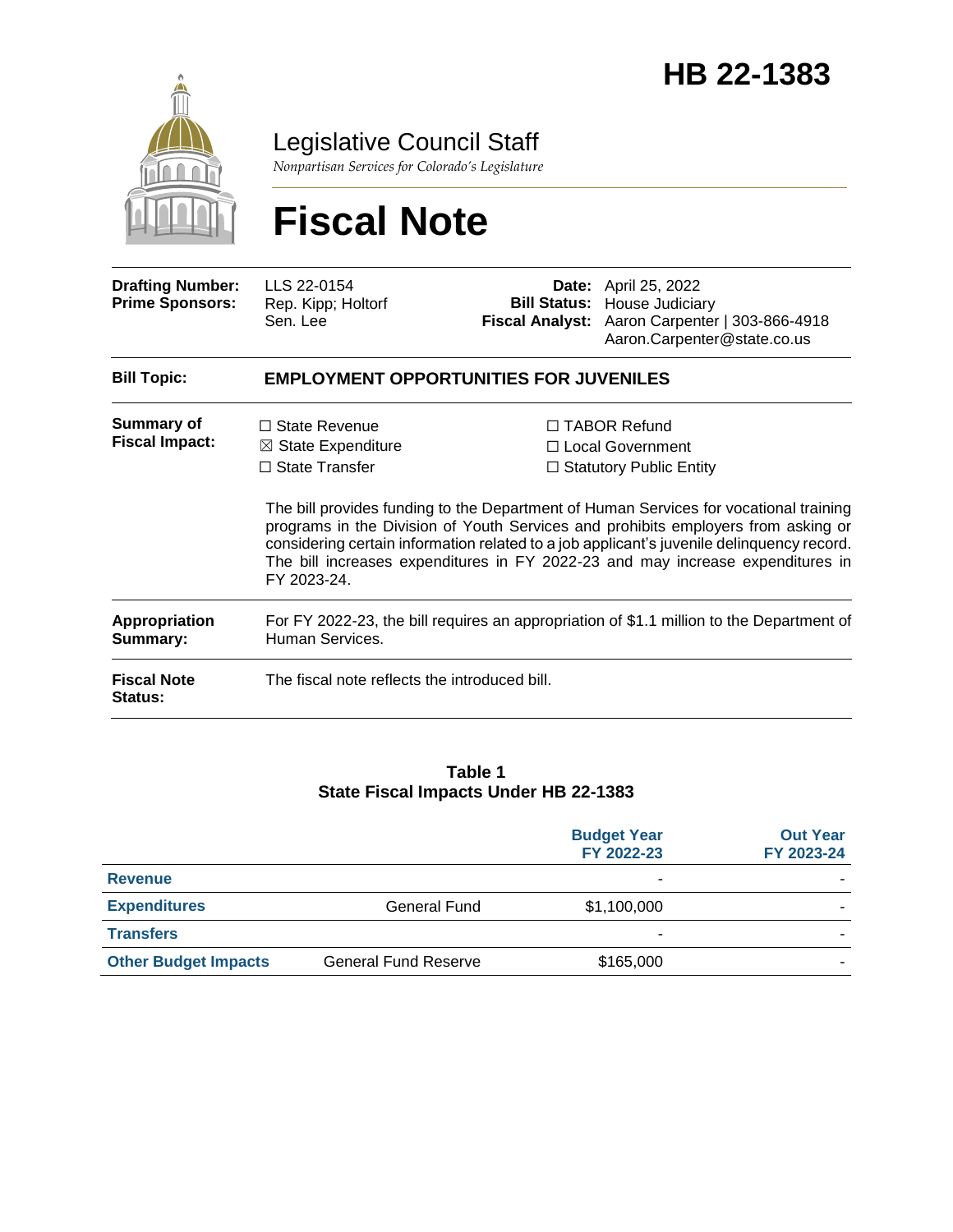#### **Summary of Legislation**

The bill provides funding to the Department of Human Services (CDHS) for vocational training programs in the Division of Youth Services's (DYS) facilities and prohibits employers from asking or considering certain information related to a job applicant's juvenile delinquency record.

**DYS vocational training.** The bill requires the General Assembly to appropriate \$1.1 million from the General Fund to the CDHS to expand career and technical education and vocational training programs in juvenile facilities. Any unexpended money from the appropriation may be spent in the next fiscal year.

**Employers asking about juvenile delinquency records.** The bill prohibits employers from asking, seeking, or considering an applicant's arrest, detention, processing, diversion, supervision, adjudication, or court disposition record if the record occurred when the applicant was under the jurisdiction of the juvenile court. This includes when determining condition of employment. However, an employer may consider records that are publicly available and are specifically related to tasks or function of the job, and employers may conduct a criminal background check for records that are publicly available. These prohibitions do not apply to employers screening applicants who have direct contact with vulnerable persons.

#### **State Expenditures**

In FY 2022-23, the bill increases expenditures by \$1.1 million in the CDHS to expand the career and technical education and vocational training programs in DYS juvenile facilities. Because the bill allows CDHS to spend any unexpended money in the next fiscal year, expenditures may continue in FY 2023-24.

#### **Other Budget Impact**

**General Fund reserve.** Under current law, an amount equal to 15 percent of General Fund appropriations must be set aside in the General Fund statutory reserve beginning in FY 2022-23. Based on this fiscal note, the bill is expected to increase the amount of General Fund held in reserve as shown in Table 1, which will decrease the amount of General Fund available for other purposes.

#### **Effective Date**

The bill takes effect 90 days following adjournment of the General Assembly sine die, assuming no referendum petition is filed.

### **State Appropriations**

For FY 2022-23, the bill requires a \$1,100,000 appropriation from the General Fund to the Department of Human Services.